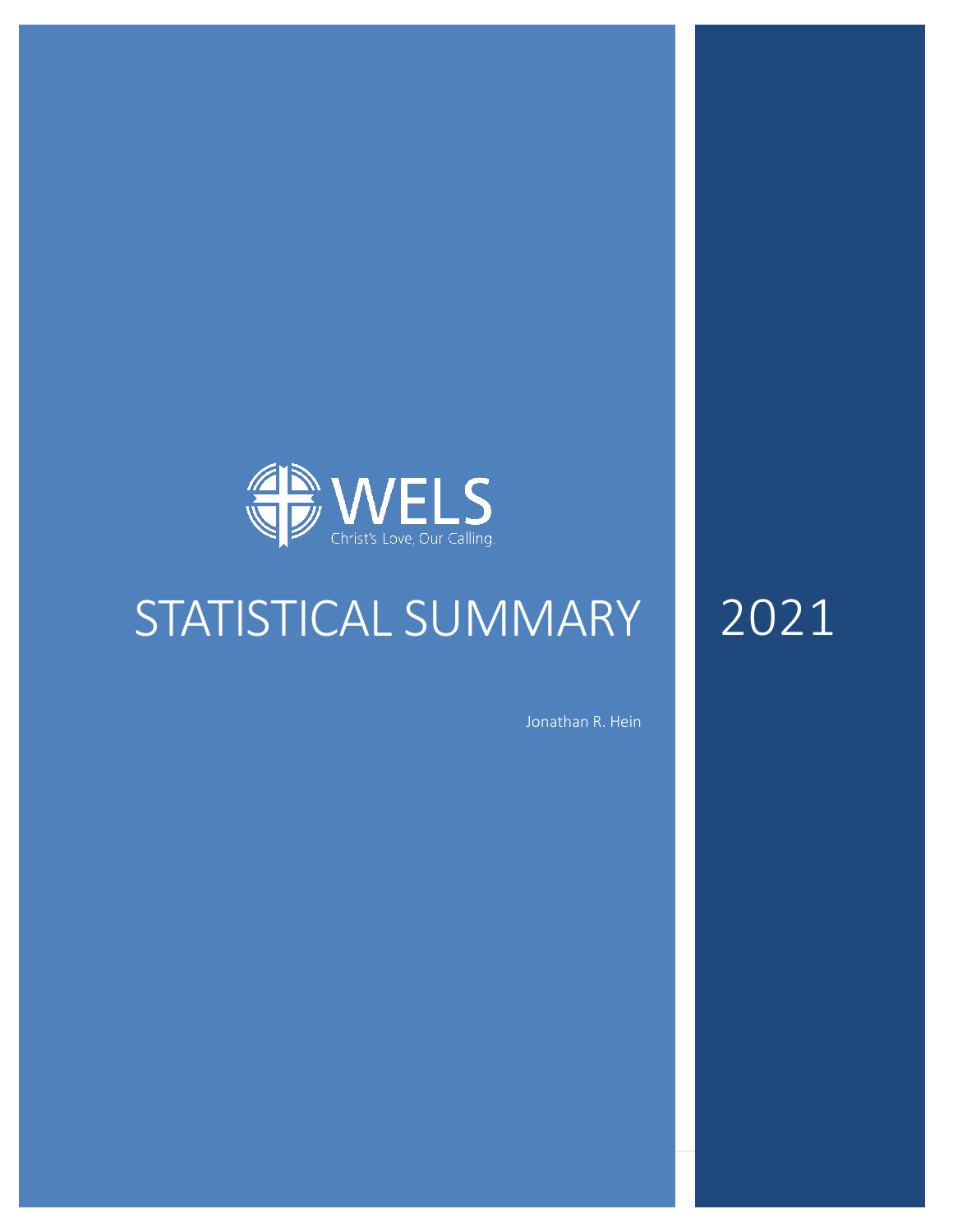# Introduction

The Wisconsin Evangelical Lutheran Synod has asked congregations to provide statistical information every year. Why?

#### *Reasons to Rejoice*

Statistical analysis inevitably provides reason to rejoice. You see that in Scripture. The first statistical report in Scripture is found in chapter 1 of the aptly named book of Numbers. The Lord directs Moses to take a census of the men fit for military service. *"The total number was 603,550."*<sup>1</sup> So, adding in younger males, women, and children, the population of Israel would have been north of two million. Do you remember what the Lord had promised Abraham over five centuries prior? *"I will make you into a great nation, and I will bless you."<sup>2</sup>* God had kept his Word. The nation rejoiced.

Why bother with statistics? The first reason is that statistics can be another way we recognize the goodness and faithfulness of God. He keeps his Word. Even if statistical analysis identifies some challenges, it always also gives reason to rejoice.

For example, in 2021, the Lord of the Church, through the efforts of WELS congregations, pulled almost 6,500 individuals into our church body: adult confirmations, children of adult confirmations, affirmations of faith. Now add in the 3,000 children that were born to WELS members and made members of Christ's Church through baptism. That means 2.8% of WELS' current total membership were people God brought into our church body just last year. We thank God for these new brothers and sisters! We thank God for the encouragement we receive by their common confession of faith.

### *Stewarding God's Blessings*

A second reason WELS does statistical analysis is that it helps us plan our corporate efforts. This is something that every congregation does. A church decides to add a new service because the numbers show they are beyond 80% full at every current service. A congregation has tracked the results of their traditional vacation Bible school versus their summer soccer camp. They found the soccer camp provided a better opportunity to build bridges to the lost and unchurched in the community. So, they put their time and finances into that ministry tactic.

This is vital. In St. Luke's gospel, Jesus talks about the "faithful and wise manager."<sup>3</sup> It takes faith to steward the vast resources our gracious God has provided us. Spirit-wrought faith is why we are able to understand that every dollar and every second and every talent ultimately belongs to God. By faith we recognize that we are to manage those blessings to God's glory. Stewardship takes faith.

But stewardship also takes wisdom—a sanctified shrewdness, discernment, and prudence. This requires information. One cannot make shrewd management decisions without good information. Imagine the Roman house manager who purchased three bushels of grain without first asking about the price, only to find that merchant was charging double the market rate. That steward was not demonstrating wisdom in his service to his master. So, we use God's gift of reason to look at all the information that enables

When you look at the statistics, are there challenges? Of course. That is true in the synod and in your congregation. But there are also reasons to thank God.

<sup>1</sup> Numbers 1:46

<sup>2</sup> Genesis 12:2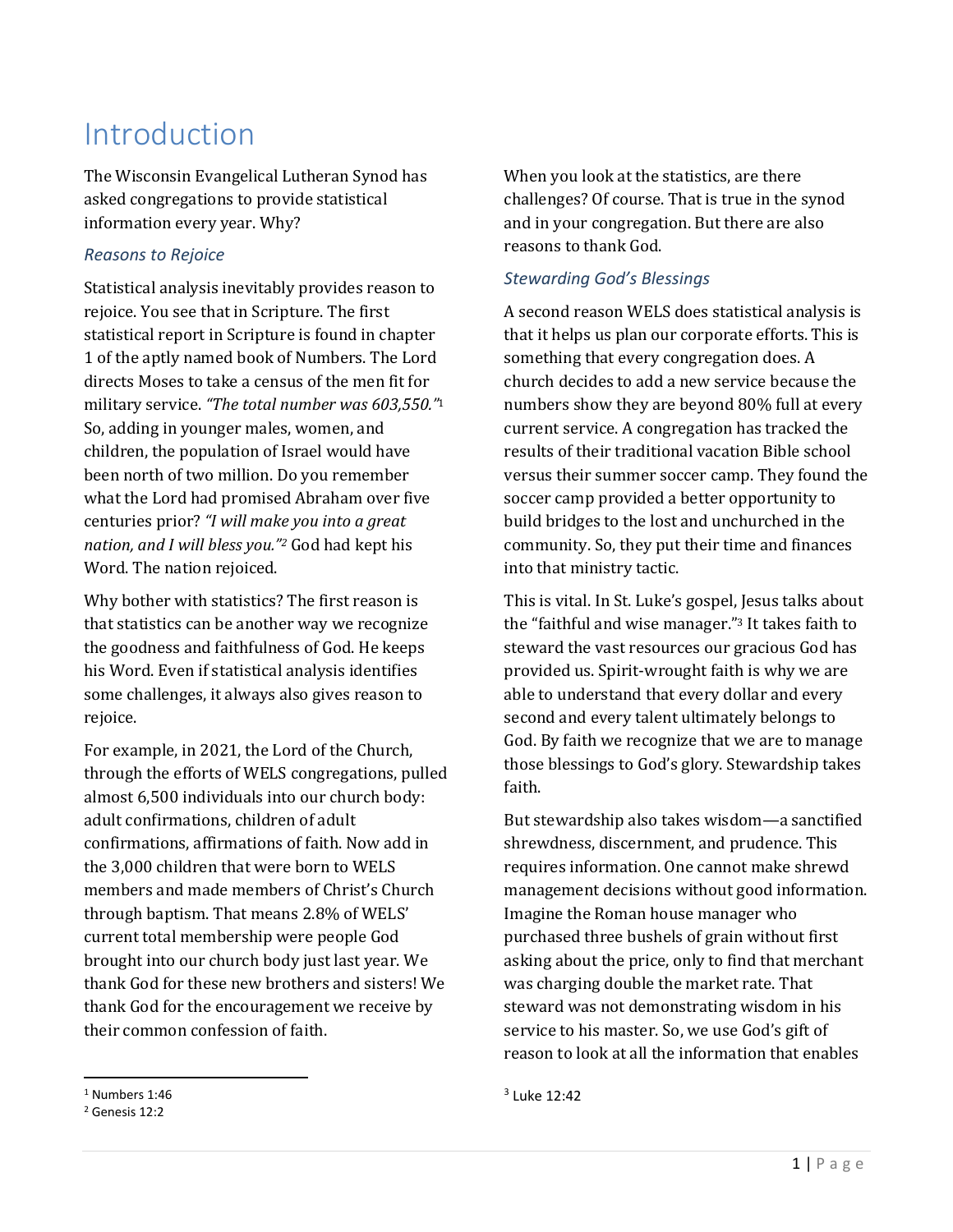us to make wise decisions in our stewardship of God's blessings. Congregations do this. The synod does this.

For example, this report will discuss the sharp decline in WELS' birthrate, down 40% from just five years ago. In time that will likely impact enrollment in our Lutheran schools. There is part of us that would like to ignore that inconvenient information. But ignoring information is not being a "faithful and wise manager" for the Lord. So, instead we look at that data and ask, "What does this mean?" We use God's gift of reason to plan for the future. And with God's gift of faith, we trust in Christ to care for his Church in whatever way he deems best. We leave the results of our planned efforts entirely up to the Spirit.

#### *Thank You*

So, thank you so much for the information you provide in that annual statistical report. It is *not* only Congregational Services that uses that data. Every area of ministry looks at that information as they plan our collective ministry. (If you want to watch a video from various synod leaders explaining how that data is used, you can find it here: [https://vimeo.com/492211436.](https://vimeo.com/492211436))

#### *This Statistical Summary*

For decades, WELS has published an annual statistical report—the raw data supplied by congregations. That is available at

#### [https://welscongregationalservices.net/stats/.](https://welscongregationalservices.net/stats/) The data comes in two formats.

The PDF statistical report is formatted to print in an easy-to-read document. Congregations are grouped by circuits, one circuit per two-page spread. Some information is consolidated. That PDF also contains a report of congregations by state, a list of our world missions, a list of capital projects, etc.

The digital report provides all data without consolidation in a Microsoft Excel file that is easy to search or sort. For example, you can sort churches by age (year organized) or total membership or worship attendance—any of the columns.

This statistical summary is meant to put the data from 2021 into a broader context. In some cases, we will provide analysis of those longer-term trends.

Just as with 2020, we need to be a little careful with the data from 2021. While 2021 did not have the lockdowns that were prevalent in 2020, in some parts of the country, things were not entirely back to normal. It will be a year or two before we can know for certain the long-term impact of COVID-19 on our congregations.

With that caveat, let us take a look at 2021 in WELS.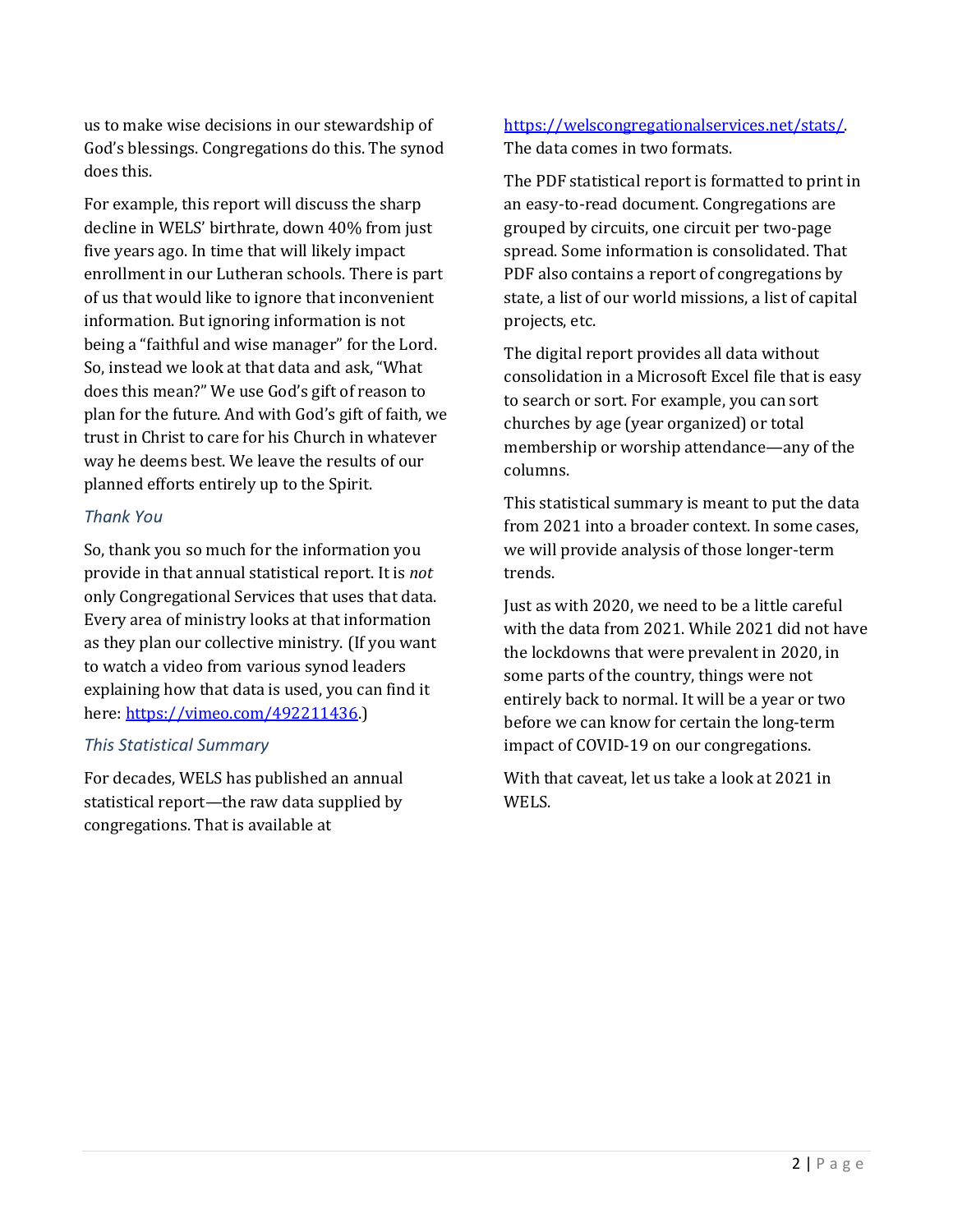# WELS Membership

### *Total and Communicant Membership*



The reported total WELS membership at the end of 2021 was 340,511, with 272,555 of those being communicant members. From 2020 to 2021, total WELS membership decreased by 1.1% (down 3,733 souls). In that year, communicant membership decreased 1.0% (down 2,704). While losses, they are the smallest losses WELS has experienced in the past six years.

In the past five years (from 2017 to 2021), total WELS membership has decreased 6.5% (down 23,486). In that same period, communicant membership has decreased 6.0% (down 17,308).

In the past ten years (from 2012 to 2021), total WELS membership has decreased 12.2% (down 42,995). In that same period, WELS communicant membership decreased 10.1% (down 30,575).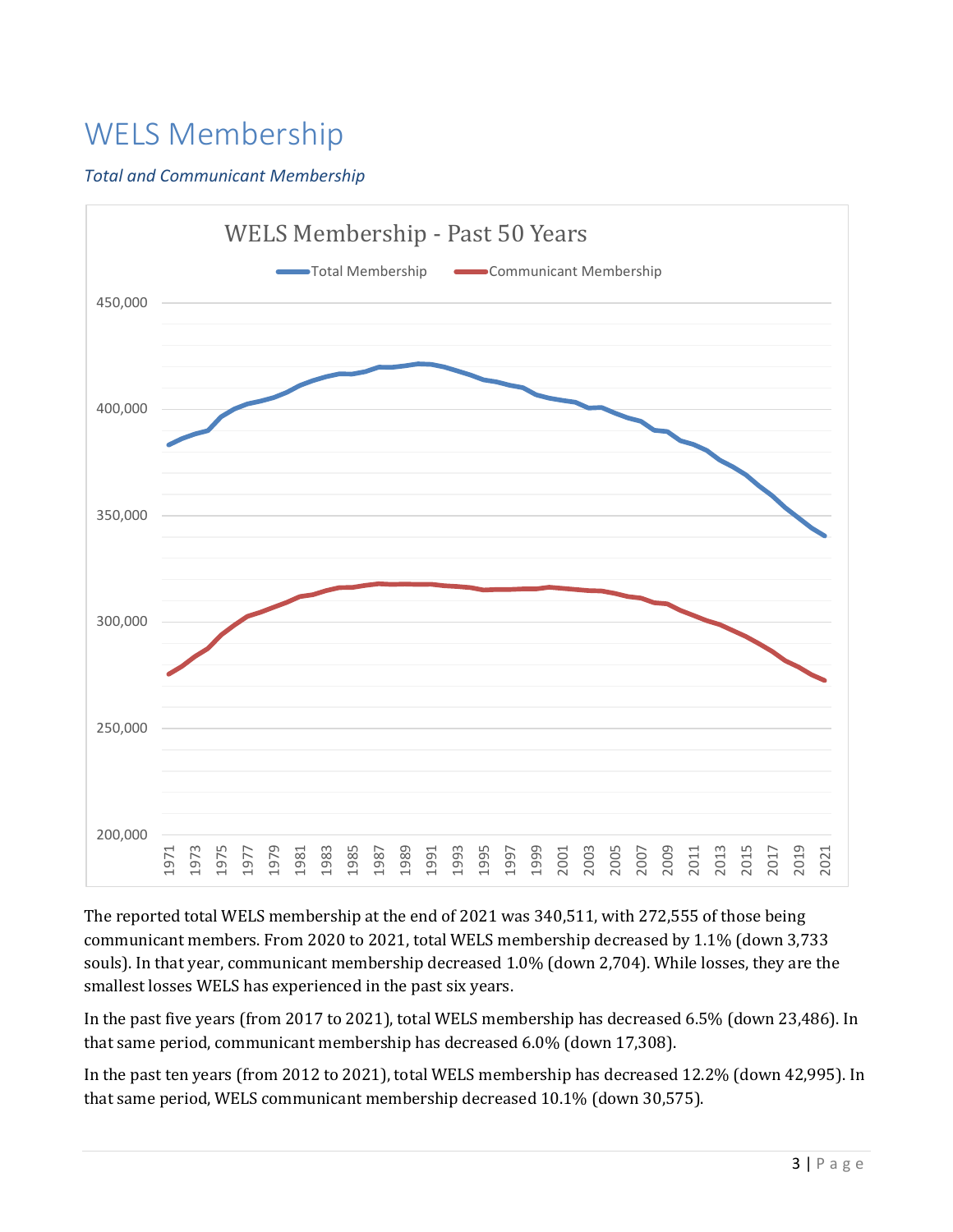The highest WELS total membership was 421,396 in 1990. WELS total membership has declined 19.2% since then, down 80,885 souls.

As has been reported in previous statistical summaries, the decline in membership totals in WELS parallels that of most other Christian denominations in America. For example, in 1990, the membership in the Lutheran Church–Missouri Synod (LCMS) was 2,602,849. As of 2019, LCMS membership was 1,968,641, a decline of 24.4%. The LCMS is down 29.4% from 1970 when they had their largest membership. The "nones," i.e., Americans who claim no religious affiliation, have been the fast-growing religious group in America for some time now.<sup>4</sup> In a 2020 report, Gallup reported "U.S. Church Membership Falls Below Majority for First Time." It is now only 47% of U.S. adults that belong to a church, synagogue, or mosque. That's down 20 points since the turn of the century.<sup>5</sup>

This simply illustrates that the challenge before our congregations is not just tactical. It is cultural. America has become a post-Christian nation.

### *Shifts In Communicant and Total Membership*

It is also worth noting the shift in makeup of WELS membership. In 1966, 31.1% of WELS' total membership consisted of youths from newborn through 8th grade. At the time of largest total membership for WELS in 1990, that had fallen to 24.5%. Currently, 20% of WELS members fall into that age category. 80% are communicant members. A big part of this shift is due to the decline in births.

This has the potential eventually to affect enrollment at WELS schools. WELS has 12,420 fewer infants, toddlers,



and grade school-age children today than just a decade ago, a decline of 15.5%.

<sup>4</sup> https://www.pewresearch.org/fact-tank/2015/05/13/a-closer-look-at-americas-rapidly-growing-religious-nones/

<sup>5</sup> https://news.gallup.com/poll/341963/church-membership-falls-below-majority-first-time.aspx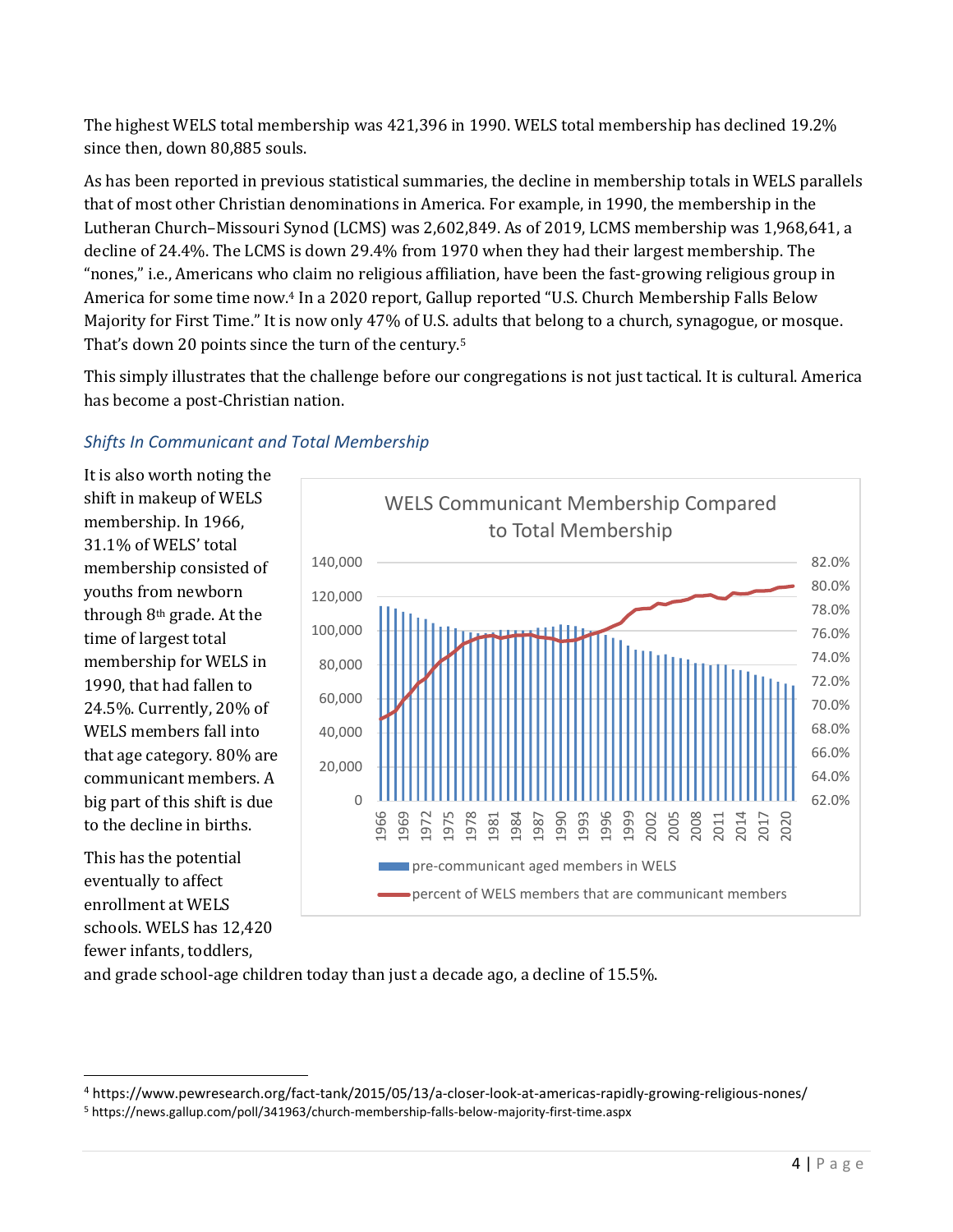#### *Forecasting*

In 2019, in one of the synod convention keynote addresses, a forecast of WELS membership was shared. At that time, based on well-established underlying trends, it was projected that in one generation (by 2039), WELS would have between 75,000 and 123,000 fewer members (with a remaining total membership between 279,000 and 231,000).

The data from recent years seems to reinforce a membership forecast right in the middle of that range. However, it is challenging to update the forecast due to the still-uncertain impact of COVID-19. There are both positive and negative signs.

An example of a positive sign—we noted that total membership decreased by 3,733 in 2021. But in 2020, the membership decline was 4,770. In 2018, it was 5,673. So, in two years, WELS total membership losses decreased by almost 2,000 people, a 34.2% decrease. Is this positive trend—that we lose *fewer* members each year going to continue? We certainly pray so.

An example of a negative sign—worship attendance did not bounce back anywhere close to pre-COVID levels. In 2019, in an average week, 143,670 people would worship in a WELS congregation. In 2020, when many state governments implemented restrictions on public gatherings, that dropped to 100,999. In 2021, there was a bounce to 107,441. That is still down 36,229 (25.2%) from pre-COVID attendance.

Some of this can be attributed to the rise of "virtual church." However, most congregational studies suggest that the majority of those people who attended in person prior to COVID but are doing so no longer have simply left the church (whether or not they have officially announced that intention to congregational leadership).

#### **FORECAST RANGE: MEMBERS**







## Average Weekly Worship in WELS - Past 5 Years

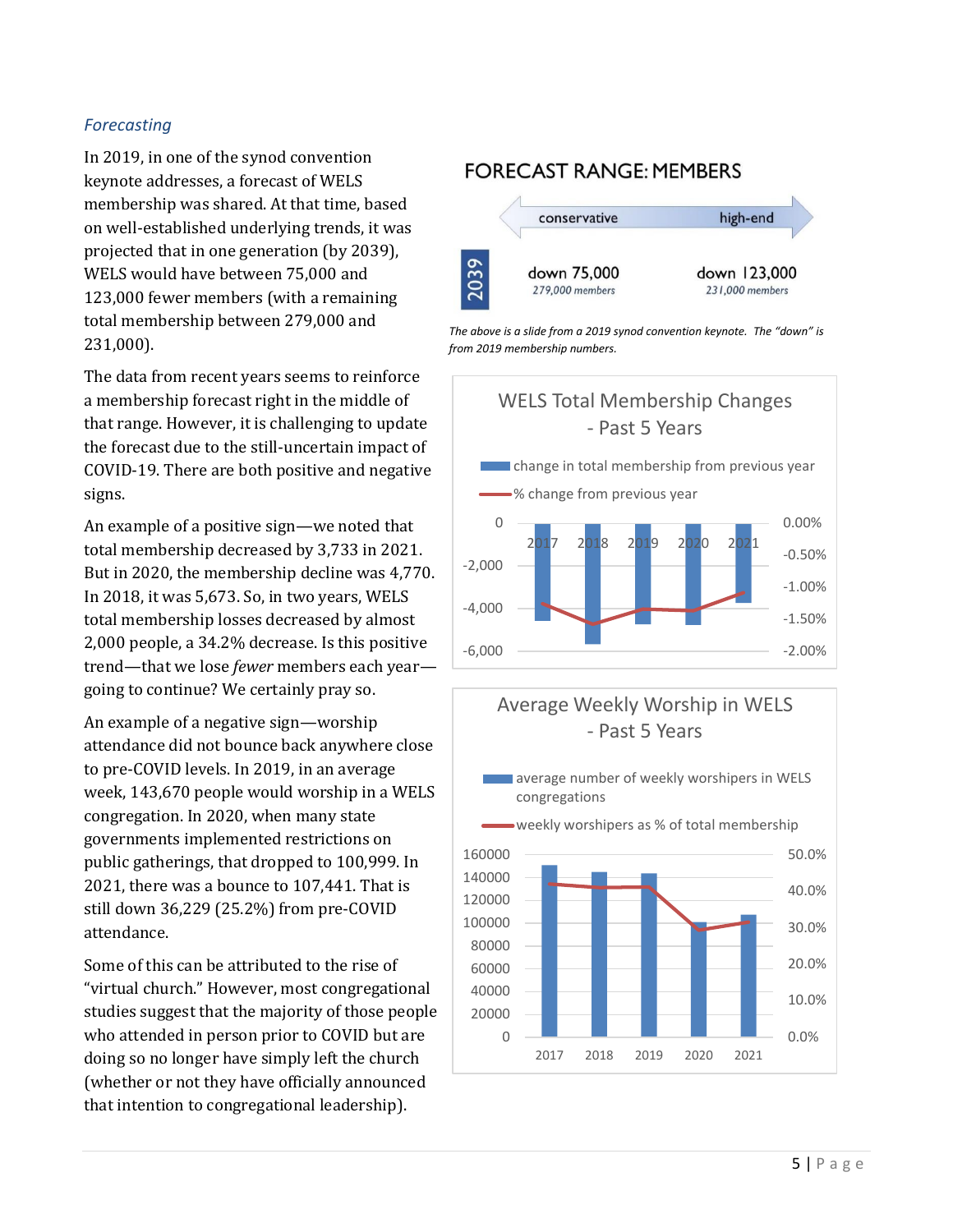# Types of Gains and Losses

The statistical report breaks down congregational gains and losses into three broad categories.

- Movement Here, gains include all transfers-in. Losses include all transfers-out. These types of gains and losses affect a congregation's total membership. They do not really affect total WELS membership much.
- Life Cycle Here, gains are births to WELS members. Losses are deaths of WELS members. Lifecycle gains and losses *do* affect both congregational membership and total WELS membership.
- Spiritual The gains in this category are all individuals who are new to WELS in North America, pulled in through some sort of mission effort: adult confirmation, affirmation of faith, children of those two groups. (The print report calls these "new to WELS" and "lost from WELS.") The losses in this category are individuals who dropped out of WELS membership for some reason: they were excommunicated; they joined another Christian church not of our fellowship; they were released or removed from membership; etc. Spiritual gains and losses *do* affect both congregational membership and total WELS membership. (NOTE: By calling these "spiritual" losses, we are not implying that all those who left WELS are spiritually lost, i.e., unbelievers. Nor are we implying that none of these individuals were believers until they became WELS. We simply mean that these individuals joined WELS or left WELS for some spiritually-based reason.)

#### *Life-Cycle Gains and Losses*

There were a reported 3,947 deaths of WELS members in 2021, representing 1.2% of WELS members. It is very close to the total deaths of 2020, which represented the biggest one-year increase in deaths in 35 years.

There were a reported 3,021 births to WELS households in 2021. It was shared in last year's statistical summary that the 2020 birth rate reflected a 37% decline in births from 2019. We noted that if this large decline was not a one-year anomaly, it would suggest a "new normal" for births within WELS. That appears to be the case.

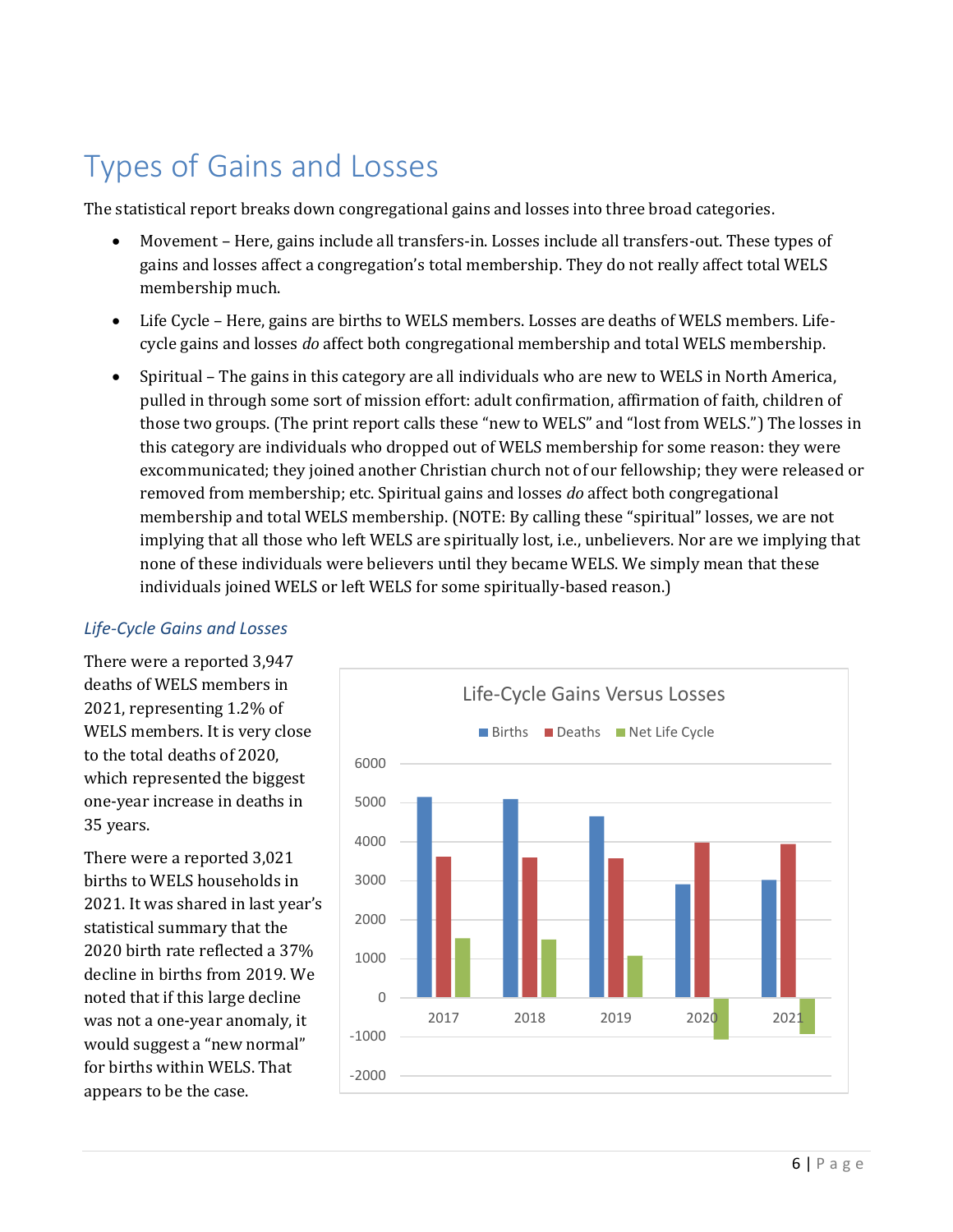The WELS members belonging to Gen X (who are 42 to 57 years old) have almost completely exited child-bearing years, being replaced by WELS members of the Millennial generation (who are 26 to 41 years old). Millennials have fewer children than previous generations, in part, because as a group, Millennials have their first child later in life than previous generations. However, WELS also has fewer Millennials than GenXers.

How does this compare to the overall declining American birthrate? The U.S. birth rate has fallen about 20% since 2007.<sup>6</sup> In 2007, WELS had approximately 6,900 births. 2021's births would thus represent a 56% decline from 2007. This *does not* mean that WELS couples today have fewer children than the average American couple. It would more likely suggest that in previous generations WELS households had a birth rate that was higher than average.

#### Millennials are less likely to have given birth at this stage of life than their predecessors

% of 22- to 37-year-old women who have had a live birth



Source: Pew Research Center analysis of 1986, 2002 and 2018 Current Population Survey Fertility Supplement (IPUMS). "As Millennials Near 40, They're Approaching Family Life Differently Than Previous Generations"

#### **PEW RESEARCH CENTER**

#### *Spiritual Gains and Losses*

In 2021, WELS had 3,084 reported adult confirmations. That is 26.4% higher than 2020 (2,539 adult confirmations). In 2021, WELS had 1,663 reported professions of faith. That is 36.2% higher than 2020 (1,221 professions of faith). Those spiritual gains amount to 4,747 new communicant WELS members. It was reported that those adult confirmations and professions of faith also resulted in the gaining of 1,772 children. That is 67% higher than 2020 (1,061 children of those groups). Thus, in 2021, there were a total of 6,519 new people being served in WELS congregations, often as the result of some ministry effort: evangelism and witnessing.



In 2021, WELS had a reported 1,586 members who left WELS to join a Christian denomination not of our fellowship. There were a reported 2,849 releases and 2,619 removals. All of those are up from 2020. This is not surprising. In 2020, member retention/delinquency work in congregations was challenging, as many people were avoiding physical assembling for worship (in some months, by government requirement) out

<sup>6</sup> https://www.prb.org/resources/why-is-the-u-s-birth-rate-declining/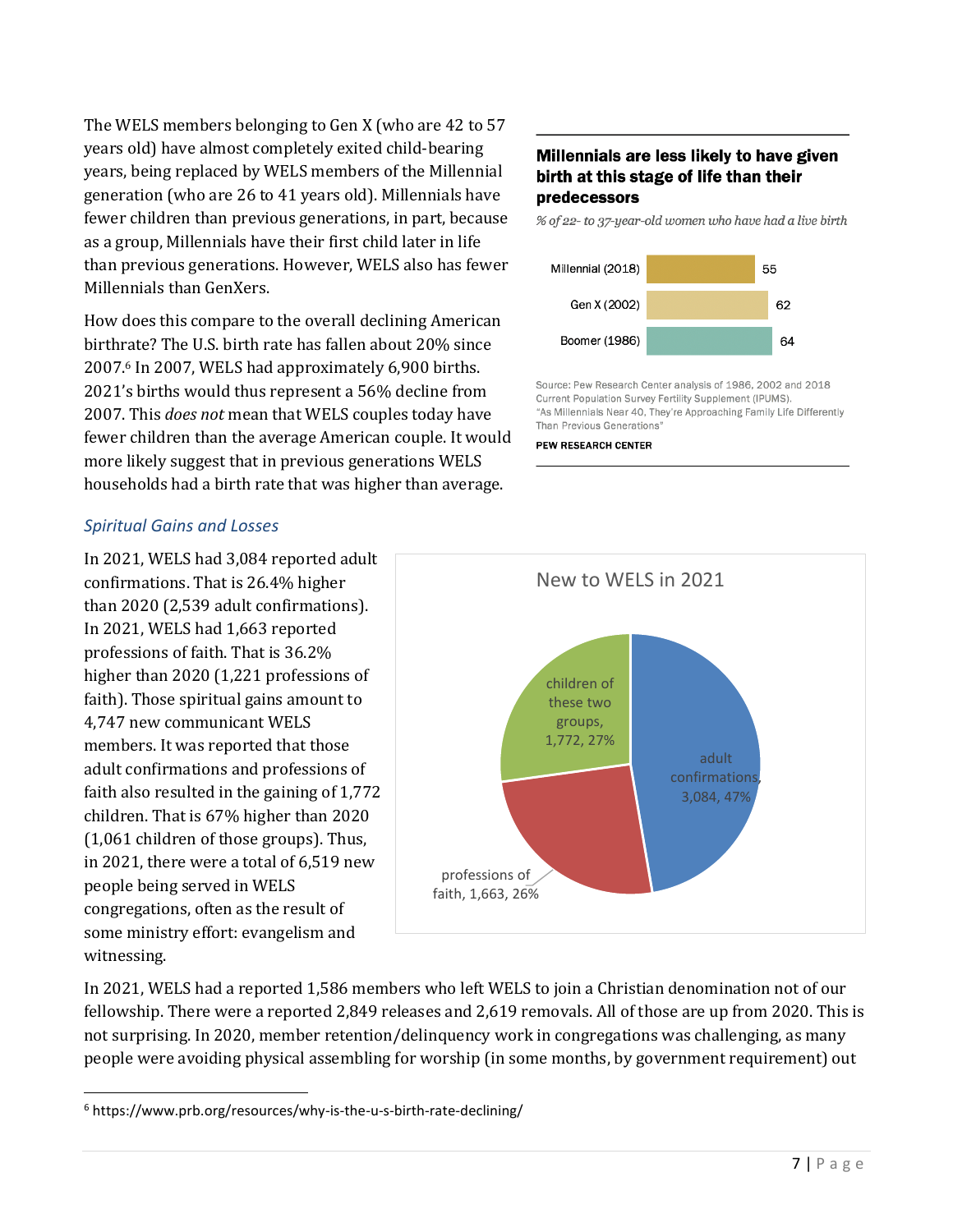of pandemic concerns. This comes to a total of 7,084 communicant members who were lost from WELS in 2021. (Note: The data about children of adult confirmations and professions of faith was first asked in 2020. We do not have breakdowns of children who were "lost from WELS" as a result of their parents being removed or released from membership.)

To put this in context, for the past three decades these types of "back door" losses hovered around 8,000 annually. In the early 1990s, a few years approached 9,000. The 7,084 losses of 2021 are the lowest since 1986, with the exception of 2012 (6,902) and 2020 (5,936, which as explained is likely COVID related). So, in



2021, we saw a trend up in spiritual gains and a trend down in spiritual losses. WELS is still upside down, but the gap there is narrowing. This explains how, even with WELS now upside down on life-cycle gains/losses, the total net losses in 2021 was almost 1,000 fewer than in 2020.

The question remains as to whether this narrowing of the gap in spiritual gains/losses is going to be sustained and/or narrowed even further, or if COVID-related retention/delinquency issues are still playing out and "back door" losses move back to their historic norms in upcoming years. We certainly pray for the former.

Another positive sign in the spiritual gains/losses data is the ratio of weekly worshipers in WELS to adult confirmations. When that ratio is low, it might suggest a congregation relies more on personal witnessing/evangelism (e.g., an "eachone-reach-one" approach) more than corporate outreach efforts (e.g., advertising). (For example, the WELS congregation with the most adult confirmations in 2021 had 1 adult confirmation for every 5.4 people in worship: 241 weekly worshipers divided by 45 adult confirmations. It is a congregation that leans heavily on members to engage in personal

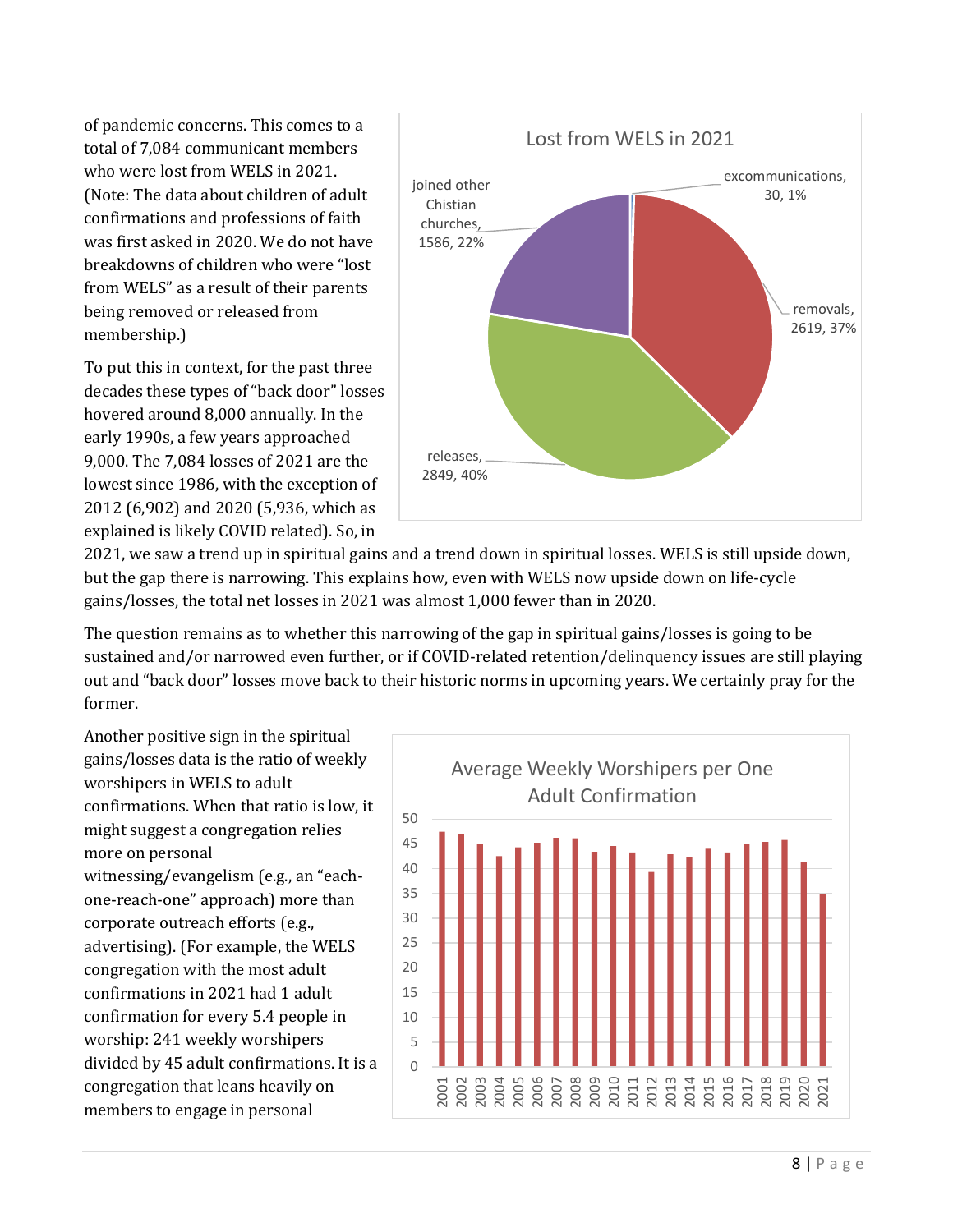witnessing.) In Congregational Services, we strongly believe that as America becomes increasingly post-Christian, corporate outreach will be increasingly less impactful. In 2021, there was one adult confirmation for every 35 people in weekly worship (107,441 in weekly worship divided by 3,084 adult confirmations). That is the best ratio, by far, that WELS has had. Part of that, obviously, is that worship attendance is well below pre-pandemic levels. That can be seen positively too. WELS congregations are confirming similar levels of adults even with substantially fewer in weekly worship.

The forecast from a 2019 synod convention keynote was referenced earlier. That keynote also provided some targets that would potentially lead to membership stability. One was getting that adult confirmation to weekly worshiper ratio to 1:29. Historically, that number has been in the mid-40s. The other was to reduce communicant member back door losses by 20%, from the historic 8,000 annually to closer to 6,400. 2021 saw us move in that direction. That 1:35 ratio is not yet 1:29, but it a big step in the right direction. The 7,084 is not a 20% reduction in communicant back door losses. But it is an 11% reduction from the averages of the past two decades. Again, this would seem to correlate with the total membership losses being at 1.08% in 2021. (It averaged 1.39% in the previous five years, with the highest being 1.58% in 2018.) If WELS had the same birth rate in 2021 as we did recently (in 2007—6,901 births), even with the increase in deaths, WELS' total membership in 2021 would have grown slightly.

So, by God's grace, there are some reasons for cautious optimism. It will remain to be seen if these positive trends—trends down in spiritual losses, positive movement in the ratio of adult confirmations to worshipers, etc.—continue. Let us work like that depends entirely on our efforts, and trust that it depends entirely on the Holy Spirit.

#### *Gains and Losses: Potential Implications for Membership and Enrollment*

There are two potential long-term implications for this.

The first, obviously, relates to WELS membership. We just said that there are recent positive trends in spiritual gains/losses that we hope continue. If they do, it reduces the rate of decline, even with deaths of WELS members outpacing births to WELS households. (The decline would not stabilize until we got closer to the targets mentioned above.) If those positive trends in spiritual gains/losses do not continue, but instead revert back to pre-pandemic averages, it would mean WELS would then be upside down on *both* life-cycle gains and losses *and* spiritual gains and losses. That would move the change in total membership over -2% annually.

Perhaps the bigger implication in these gains/losses statistics is for enrollment in our schools. Approximately 75% of the students enrolled in our Lutheran elementary schools are members in WELS congregations. The other 25% are students whose parents are not churched and thus good prospects (about 16% of our LES enrollment) or who are "other churched," (9% of our LES enrollment), i.e., the parents and children are active in a Christian congregation not in fellowship with WELS. That 75% number is skewed by the fact that WELS has a number of huge schools where the vast majority of students are nonmembers. In the average WELS LES, it is closer to 90% of students who are baptized members of the congregation. We said that births within WELS are down approximately 40% in the past 5 years. That 40% reduction is not evenly spread throughout all WELS congregations, but an average. Even so, a reduction in births that large would inevitably lead to something of a reduction in that 90% of the typical LES enrollment. It will take a few years, but eventually that reduction in WELS children will become evident in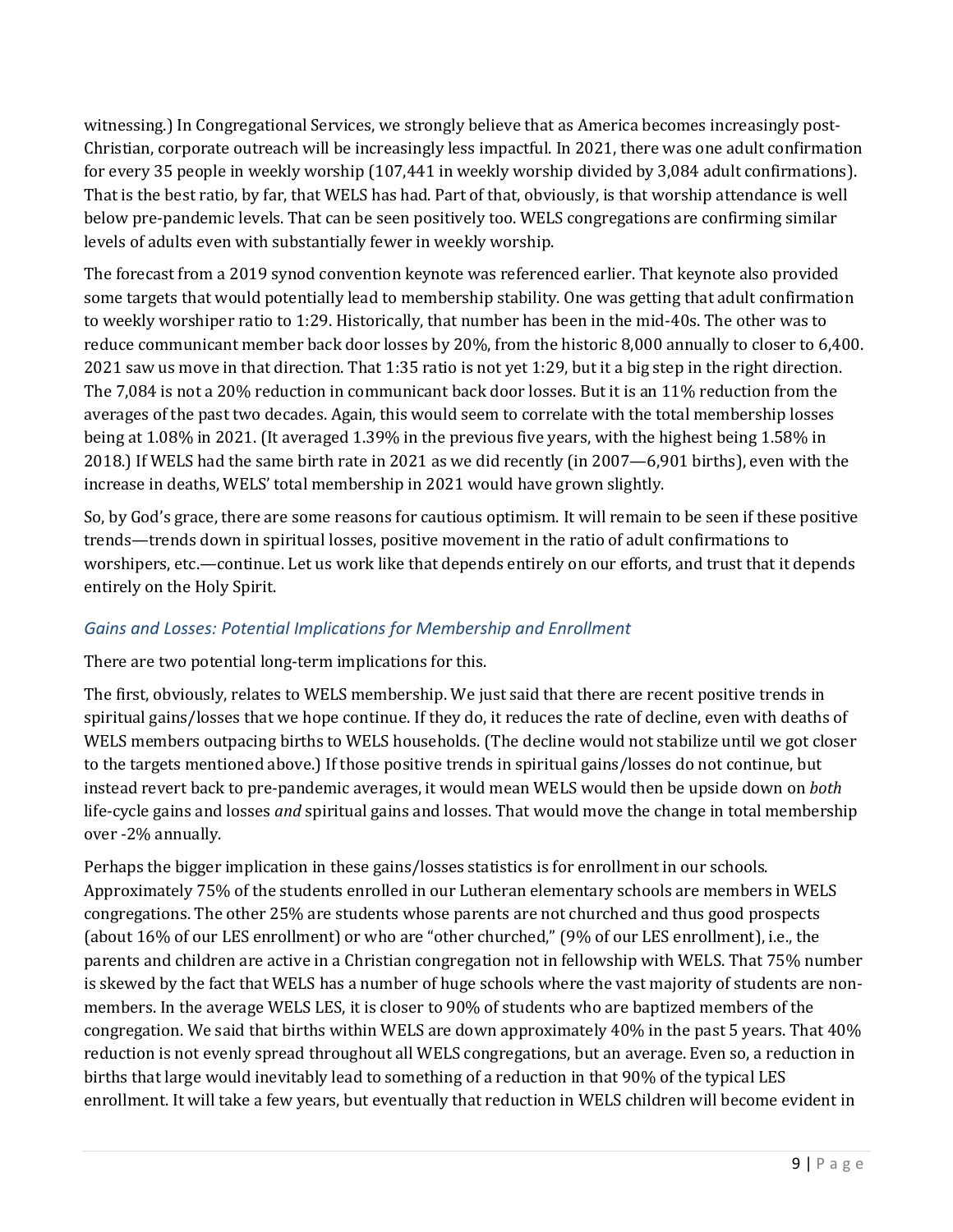the lower grades. It would then matriculate upward into middle school and high school. (As congregations do long-range planning, it is useful to look at the birth/baptismal rate trends in recent years. What does that potentially mean for your enrollment in the next decade?)

The declining birth rate in WELS doesn't necessarily mean an equivalent reduction in enrollment, only a probable reduction of WELS member children who make up that enrollment. According to 2021-2022 school statistics, enrollment in WELS elementary schools is up 8%. It is even higher than that in early childhood ministries. <sup>7</sup> Part of that bump is simply due to the fact that enrollment was suppressed to some degree in 2020-2021, when many schools were required to go virtual. But another part of that bump is due to parents increasingly looking at private education because they have concerns with public education for a variety of reasons. So, it is possible that ten years from now WELS LES enrollment is similar to what it is today (approximately 26,600 students). But if that were to happen, it seems almost inevitable that the makeup of the schools would include a higher percentage of unchurched and other-churched students. It is also possible that the decline in the WELS birth rate is simply too large to be countered by unchurched and other-churched children, and enrollment trends down in time.

# **Congregations**

#### *Total Congregations*

WELS had 14 fewer congregations at the end of 2021 than at the end of 2020. (That is the net change: existing congregational closures versus new mission openings.) That marks the fourth year in a row that WELS had fewer congregations than the previous year. In the past decade, WELS lost congregations in eight out of ten years.

This seems to simply be an extension of the membership decline. When a church has little debt, it can go



<sup>7</sup> https://wels.net/increased-school-enrollments-offer-new-opportunities-for-outreach/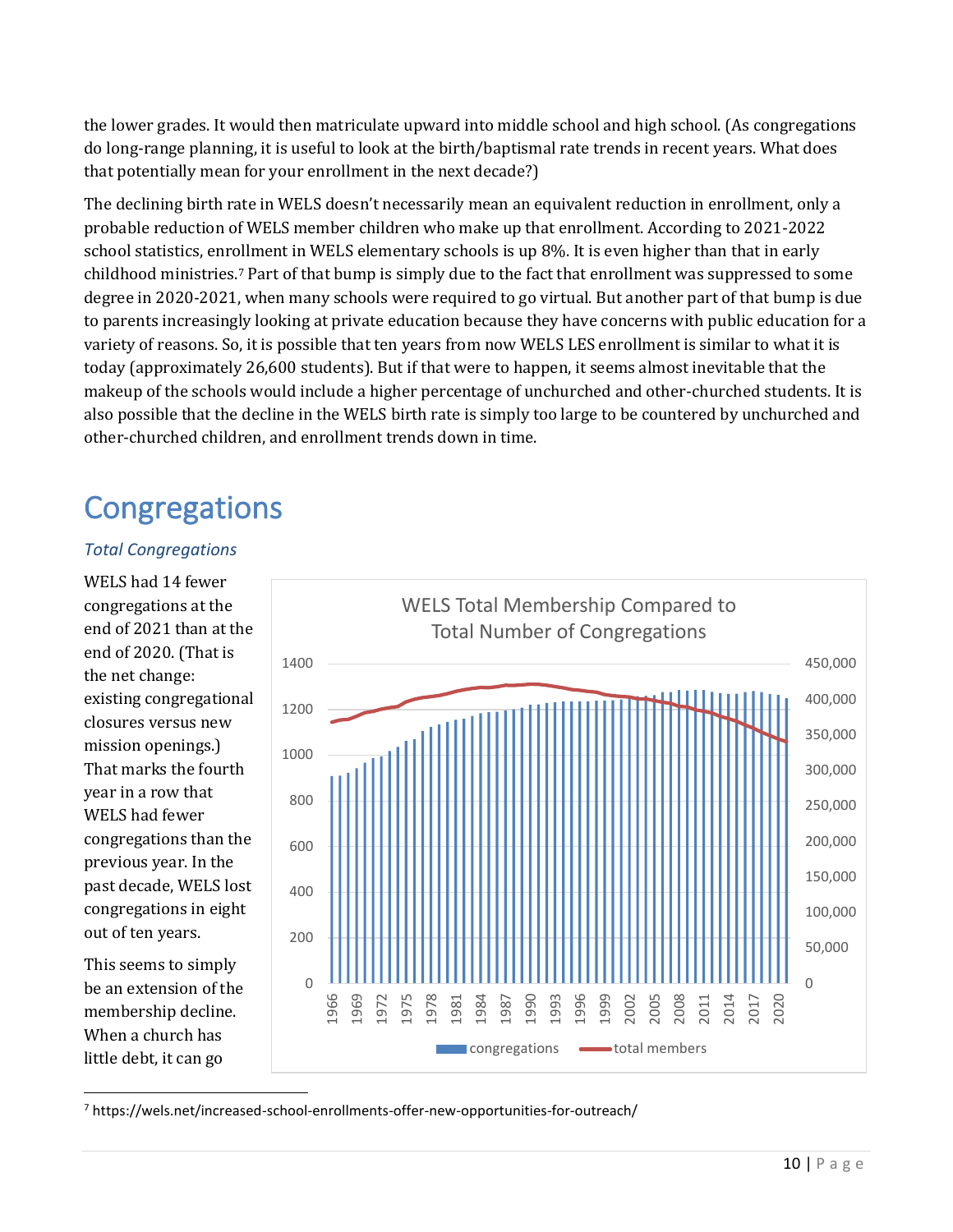from 400 members to 100 members with little impact. When the congregation goes from 100 to 40 or fewer members, it is more of an existential challenge.

That said, there are also examples of extremely small congregations that have the financial resources that would enable them to stay open. Perhaps members have remembered the congregation in their estate. So, even though the congregation has a weekly worship attendance in the teens and plate offerings that are below operational costs, they can subside on savings indefinitely.

This creates a strategic challenge. At the end of 2021, WELS had 340,511 total members in 1,250 congregations. WELS was its



largest in 1990, when it had 421,396 members. But WELS only had 1,221 congregations then. So, in three decades, WELS has added about 30 churches while losing about 80,000 members. When you divide total members by total congregations, you get 345 in 1990 and 272 in 2021. If WELS had the same member to congregation ratio as in 1990 today, WELS' 340,511 members would exist in 987 congregations, 263 fewer than today. Obviously, there is nothing that dictates the ratio of members to congregations. It simply helps explain the pastoral vacancy challenge. Even with the church closures of recent years, WELS has a congregational footprint larger than it was at the height of WELS membership. Yet there are fewer members (and thus fewer potential called workers).

### *Congregational Worship Attendance Shifts*

We see this shift in congregational worship patterns. In 2001, WELS had 59 congregations that worshiped 501 or more. Those 59 equated to 5% of all WELS congregations at that time. By 2011, there were only 29 congregations that worshiped 501 or more, representing 3% of WELS congregations. Currently, there are 12 churches that worship 501 or more.

The number of WELS congregations that worship between 201 and 500 per week has decreased from 208 congregations in 2001 to 107 congregations in 2021.

At the other end of the spectrum, the number of congregations that worship 25 or fewer has gone up, drastically in the past decade. In 2001, there were 114 congregations in that attendance category (9% of all WELS congregations). In 2011, it was 116 congregations (10%). But in 2021, that attendance category jumped to 185 congregations (16% of all WELS congregations).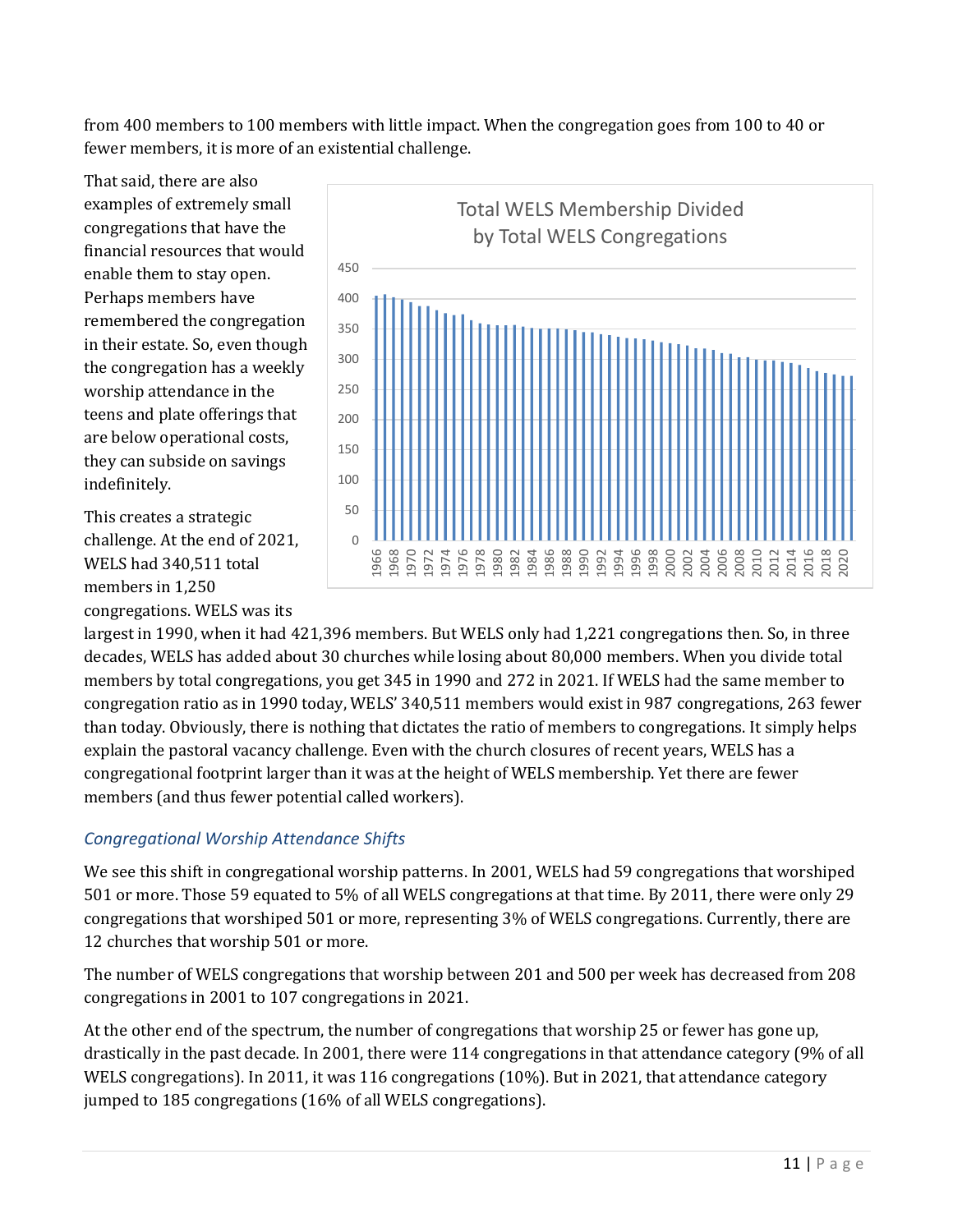The same holds true for churches worshiping 26 to 50. In 2001, that was 209 congregations (17% of total WELS congregations). Currently, it is 333 congregations (28%).

So, currently, 44% of WELS congregations worship 50 or fewer people on an average week. That is up from 26% in 2001. Currently, 73% worship 100 or fewer people on an average week. That is up from 55% in 2001. Currently, 10% worship 201 or more. That is down from 22% in 2001.

Again, this is not to imply there is anything wrong with having a smaller worship attendance than one generation ago! It is simply an explanation of some of the "pinch" we are feeling with vacancies. And forecasting the future number of congregations is substantially more difficult than forecasting total membership. Will the trend in churches closing each year continue upward? If so, how many of those congregations that have worship attendance in the low 20s or teens will merge with others or simply close? Or, if they have the funds, will they want to remain open and independent, even with those membership levels?

Fortunately, there is One who knows the answer to those questions. He is in perfect control of his Church. But he does give us the privilege and responsibility of wrestling with this information as we attempt to steward his gifts to the best of our abilities.



*Note: "Congregations" in the above graphs combine the attendance from a multisite campuses into one reporting "congregation." That is how*  data is submitted in the statistical report: with the mother campus reporting all data. For example, some of the congregations that report having *500 or more in attendance are actually multiple congregational campuses with smaller attendances grouped into one reporting unit.*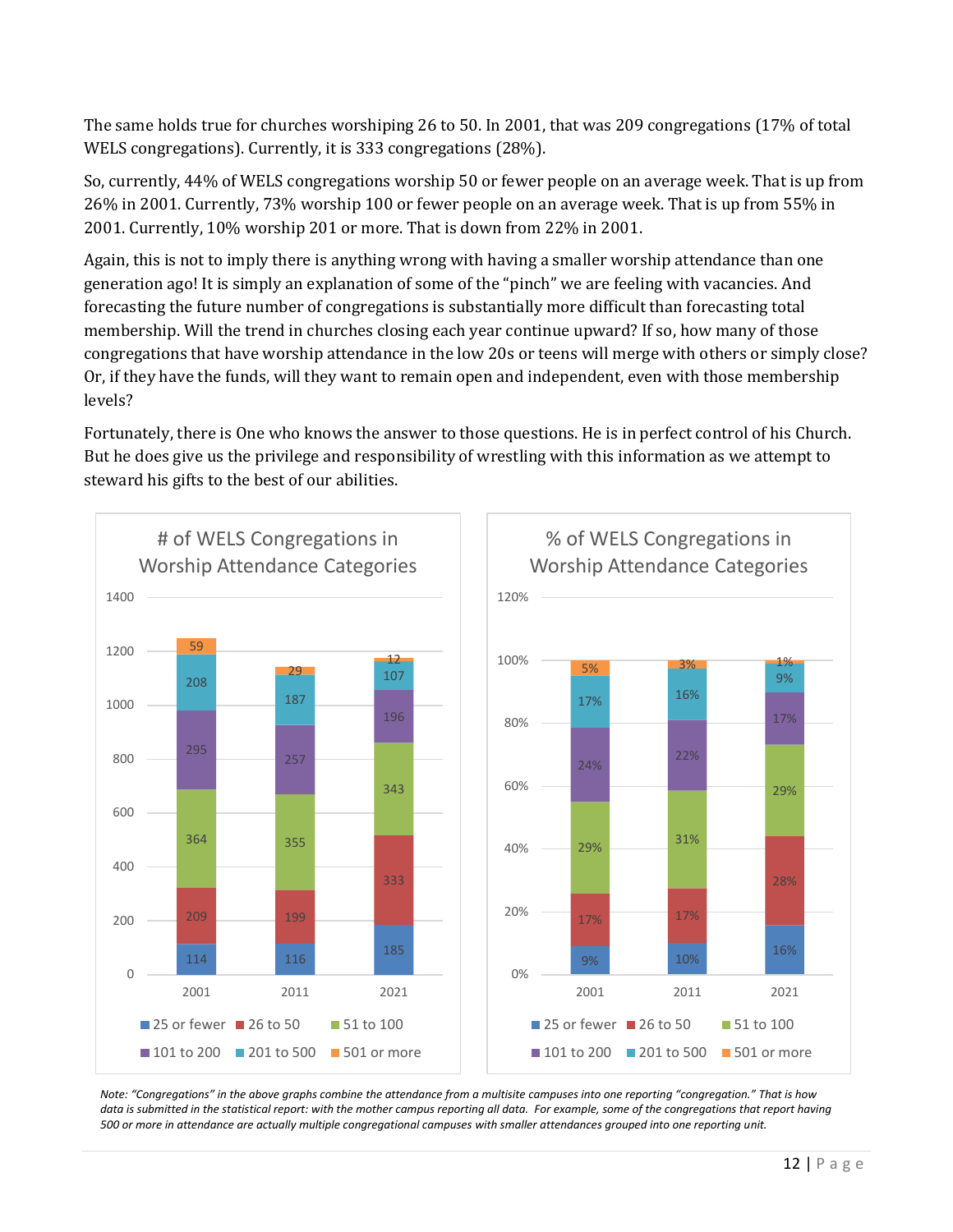# Demographics

In years evenly divisible by 5, WELS asks congregations to provide estimates of membership grouped into different age brackets and ethnic categories. Thus, that information was last requested in 2020 and will not be asked again until the completion of the year 2025. To see the data submitted in 2020, please refer to the Statistical Summary for that year. It can be found at [https://welscongregationalservices.net/stats/.](https://welscongregationalservices.net/stats/) 

# **Offerings**

We thank God for the generosity of his people! 2021 saw a 4% increase in Congregation Mission Offerings (CMO) from the previous year (\$22,775,271 in 2021, up from \$21,902,528 in 2020).

2021 also saw a correction of an odd phenomenon from the previous year. In 2020, total offerings went down while CMO went up. That had never happened before. But in 2021, along with the 4% increase in CMO, total offerings rose 8.5%. (CMO generally follows total offerings. In the past decade, CMO typically comprises between 6% and 7% of total offerings.)

After dipping 1.4% in 2020, offerings given for local ministry (i.e., within a congregation) rebounded 7.8% in 2021, from \$306,791,097 to \$330,778,055.

Per communicant giving is also at a historic level. It was \$1,362 in 2021, up from \$1,243 in 2020, a 9.6% increase.

It is remarkable how the Spirit moved the saints of WELS to support gospel ministry in recent years, which contained a fair amount of economic turmoil and employment upheaval.





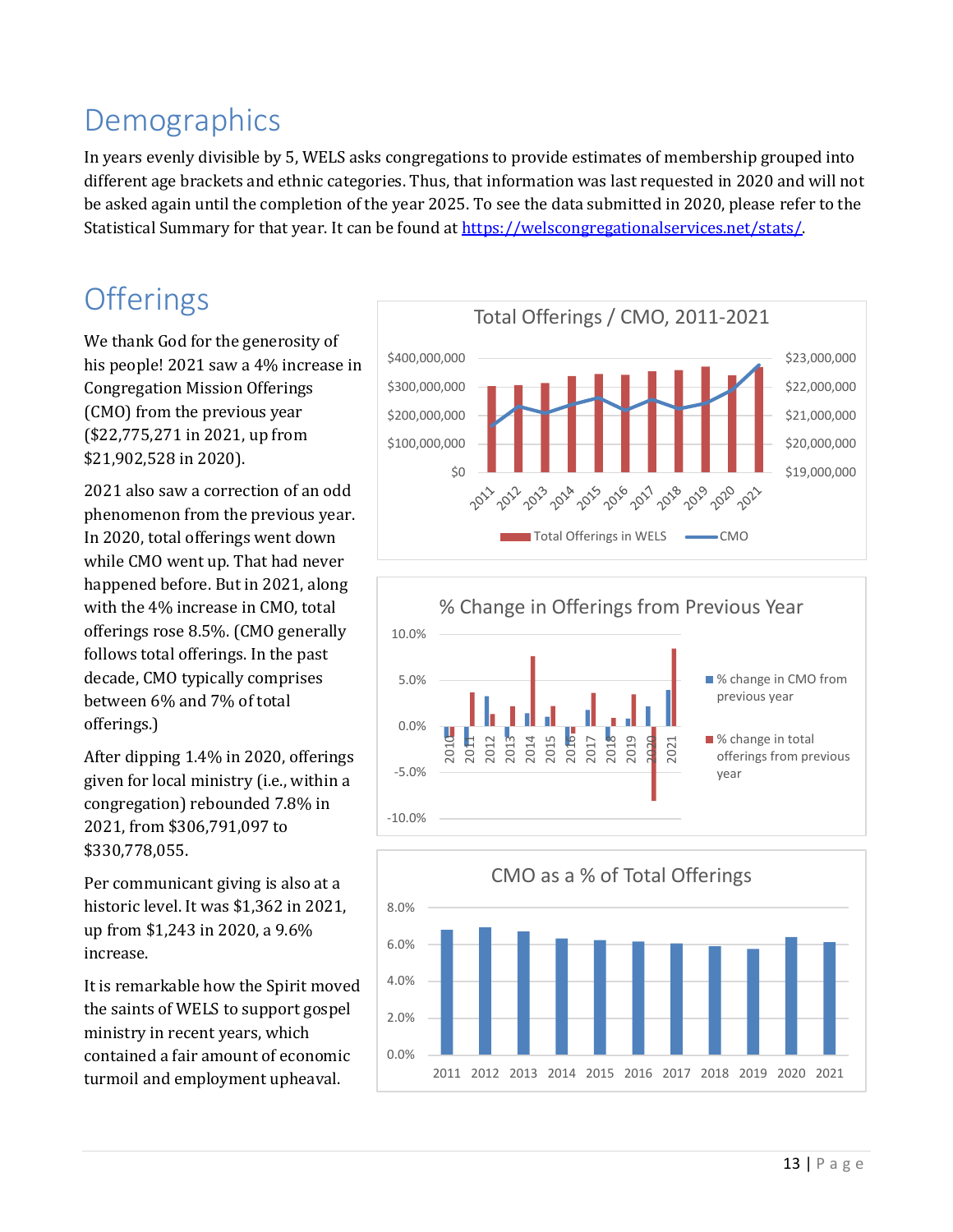# Snapshot Comparison: The 65-Year-Old Member

It can be helpful to look at statistics spanning a longer period of time. That can provide insights into changes within our church body as well as the changing religious culture of the nation. So, imagine you are a 65-year-old WELS member, born in late 1956.

That was arguably the height of Christian engagement in America. Sociologists believe that during Eisenhower's presidency (1953 to 1961), America's average weekly church attendance reached its highest point ever.

1956 was also the year when WELS was closest in size as it is today. So, if you are a 65-year-old WELS member, for the first half of your life, you saw WELS grow. WELS' peak membership was in 1990, when you were 34. For the second half of your life, the past 32 years, WELS membership has been in decline (along with just about every Christian denomination in America). Thus, this chart compares snapshots of those three years: 1956, 1990, and 2021.

The data here simply reinforces what we have seen in earlier parts of this summary.

One example would be the aging of WELS. We see that reflected in the growing number of members that are communicant age.

Another example would be in the congregational footprint for WELS.

| Year                                                   | 1956        | 1990        | 2021      |
|--------------------------------------------------------|-------------|-------------|-----------|
| <b>Total Membership</b>                                | 339,106     | 421,396     | 340,511   |
| <b>Communicant Membership</b>                          | 228,129     | 317,720     | 272,555   |
| <b>Percent of Members Who Are Communicants</b>         | 67.3%       | 75.4%       | 80.0%     |
| <b>Average Weekly Worshipers</b>                       | 166,162     | 193,747     | 107,441   |
| <b>Total Congregations</b>                             | 841         | 1,221       | 1,250     |
| <b>Number of Congregations Subsidized by Synod (%)</b> | 200 (23.8%) | 187 (15.3%) | 95 (7.6%) |
| <b>Total Members Divided by Total Congregations</b>    | 403         | 345         | 272       |
| <b>Active Parish Pastors</b>                           | 695         | 1,185       | 1,189     |
| <b>Active Pastors Serving Outside a Parish</b>         | 109         | 176         | 199       |
| <b>Total Pastors</b>                                   | 804         | 1,361       | 1,388     |
| Percent of Pastors Serving in Non-Parish Ministries    | 13.6%       | 12.9%       | 14.3%     |
| <b>Total Members / Parish Pastors</b>                  | 488         | 356         | 286       |
| <b>Weekly Worshipers / Parish Pastors</b>              | 239         | 163         | 90        |

*Worship attendance for 1956 is an estimate. At that time, WELS recorded communion attendance, not worship attendance. The estimate assumes a 49% attendance rate, which is slightly lower than what it was when WELS began tracking weekly attendance. So, this is a conservative estimate.* 

Even with recent church closures, that footprint is larger than it was in 1990, when WELS had 81,000 more members.

It is interesting to note that there is almost exactly the same amount of active parish pastors today than in 1990. Yet, while there were vacancies in 1990, the percentage is higher today. What is the explanation?

- Part of it is that there are 29 more congregations today than in 1990.
- Part of it is the number of pastors serving in larger congregations has risen. In 1990, it was still relatively rare for a larger congregation to have more than two pastors. Today, some large congregations have four or five pastors on staff. This is done to better serve the needs of members.
- Part of it is that the vacancy rate also includes vacancies in non-parish ministries. Non-parish pastoral ministries include pastors who teach in our ministerial education system (ca. 62), pastors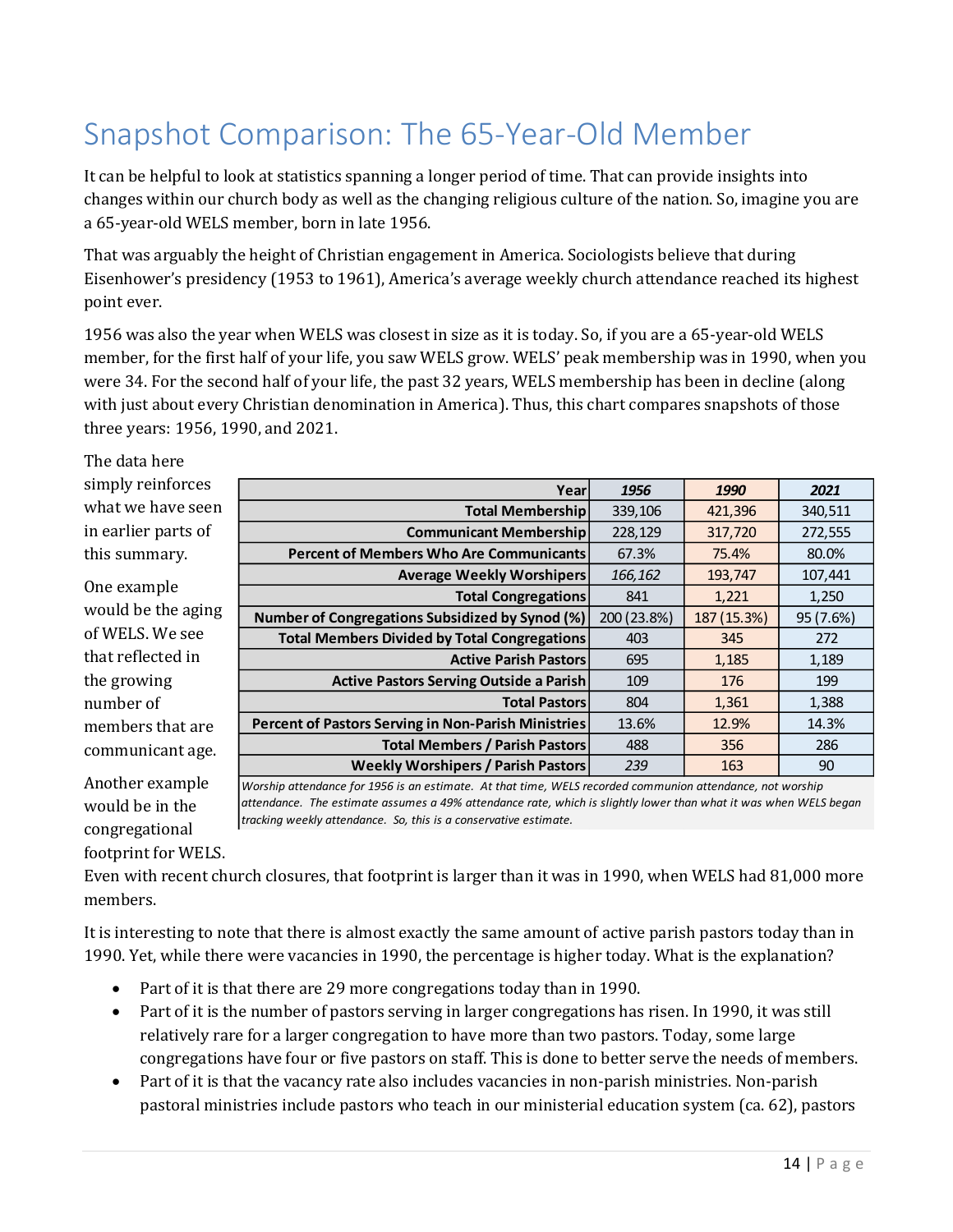who serve in world missions (ca. 42), pastors who teach in area Lutheran high schools (ca. 35), pastors who work in WELS-affiliated ministries (ca. 30), pastors who work in leadership roles at WELS Center for Mission and Ministry (12), pastors who work as Ministry of Christian Giving counselors (10), etc.

The shift in members and worshipers per parish pastor is startling. However, it reflects the reality that in the past two generations American Christianity has collapsed. (In 2020, the number of Americans who belonged to a church, synagogue, or mosque fell to 47%, the first-time religious participants have been a minority of the population since that data was tracked.8)

So, part of the challenge before us is logistical. The 65-year-old looks at WELS, and he sees a synod that has added over 400 congregations since the day he was born. Yet, currently, total membership is only 1,400 people higher.

As mentioned previously, if WELS had the same member to congregation ratio today as it had in 1990, WELS' 340,511 members would exist in 987 congregations, 263 fewer than today. The vacancy problem would be rectified, even with the expected uptick in retirements in future years. (We wouldn't want to have zero vacancies. That presents its own challenges.)

That information does not make any solution easily identifiable. Those smaller congregations are filled with brothers and sisters in Christ, some of whom have had generations of their family belong to the same church. Moreover, some of those smaller congregations are in strategically important areas, and if they closed it would be hard for WELS to re-establish a presence there. For example, consider the North Atlantic district. There are some smaller congregations in the North Atlantic. But they are not near one another. If they close, there is often not another church in fellowship with WELS nearby. Moreover, many of those congregations are on property that would be hard for Home Missions to afford today, simply because of real estate costs in that part of the country.

So, again, part of the challenge before us is logistical. These are issues for us to pray about, to discuss, and to plan for. That is part of the purpose of a statistical summary like this—to hopefully provide a clearer picture of reality as that discussion and planning takes place.

However, the biggest challenge before us remains what it has been since the Garden. *"The god of this age has blinded the minds of unbelievers, so that they cannot see the light of the gospel that displays the glory of Christ, who is the image of God."<sup>9</sup>* Fortunately, the One who is the head over the Church has the ability to make the blind to see.

So, over half of America is now unchurched? Excellent! That is simply a bigger mission field for the 340,511 missionaries within WELS. Cultural Christianity is dead? Perfect. It means those of us who know Christ can more easily identify those who do not. In 65 years, the numbers have changed. The mission has not. It does not matter if you are 5 or 65. If the Holy Spirit lives in you, then Christ's promise to you applies. *"You will receive power when the Holy Spirit comes on you; and you will be my witnesses . . .*" <sup>10</sup> This is an opportunity for the Church to be the Church.

<sup>8</sup> https://news.gallup.com/poll/341963/church-membership-falls-below-majority-first-time.aspx

<sup>9</sup> 2 Corinthians 4:4

<sup>&</sup>lt;sup>10</sup> Acts 1:8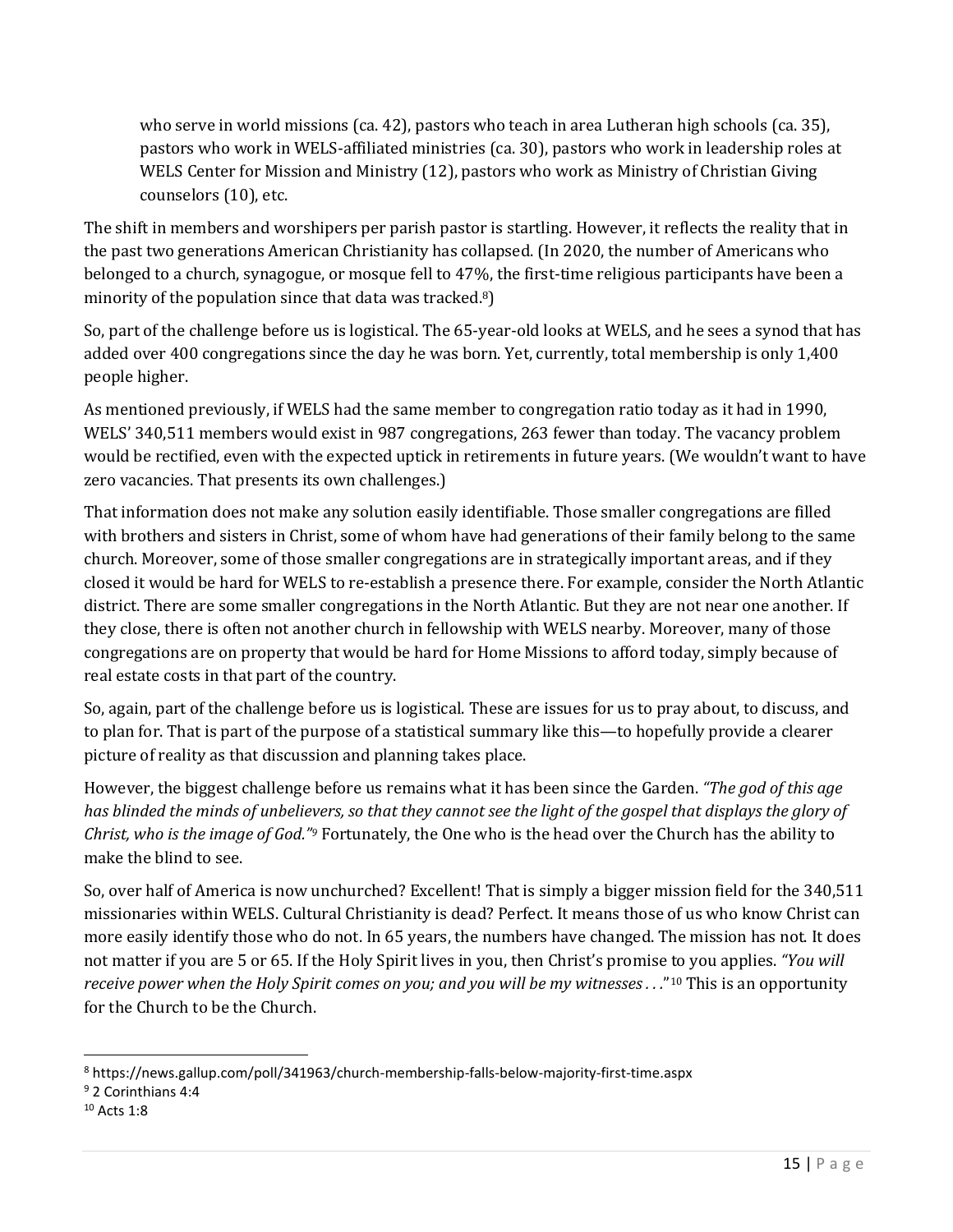# Final Thoughts

### *The Impact of WELS Worldwide*

This statistical summary focuses primarily on data that was submitted by stateside WELS congregations. However, let us also rejoice and praise God for all the ministry that WELS does beyond the United States. In the final pages of the PDF version of the statistical report, you will find the many dozens of nations where WELS is doing gospel ministry. There are hundreds of thousands of brothers and sisters in Christ counted in those church bodies. Through our Board for World Missions and Multi-Language Productions, WELS' worldwide footprint is bigger than ever. Confessional Lutheranism is facing challenges in North America, but it is taking root in brand new locations around the world.

#### *The Ticking Post-COVID Clock*

We said that this past year the average weekly in-person worship attendance bounced back, from 100,999 in 2020 to 107,441 in 2021. We said that *still* remains over 36,000 people below the 2019 numbers (143,670).

Some of those 36,000 learned to prefer "virtual worship" in 2020. These individuals/households may take a hybrid approach, watching the worship service at home most weeks and attending in person occasionally, for example, to receive Holy Communion. Clearly congregations have different philosophies on this. There are some who are leaning into virtual worship, contending it is simply the way culture is going. They are okay if their members choose to take this hybrid approach and have attempted to develop systems to have members connect to one another virtually so "community" is not lost. However, other congregations are stressing the importance of the saints physically gathering around Word and sacrament. They communicate to members that worshiping at home is fine when it is a necessity, for example, if one is sick or out of town for the weekend. However, it should not be viewed as a "new norm" and a legitimate option to in-person worship when it is *not* a necessity. (This was the encouragement provided by Congregational Services' *God's People Gather* resources[: https://welscongregationalservices.net/gods-people-gather/.\)](https://welscongregationalservices.net/gods-people-gather/)

What virtually everyone agrees on is that the vast majority of Americans who stopped attending church have *not* pivoted to virtual worshiper as their new normal. They have simply left the church.<sup>11</sup> Or, more accurately, they are still members but have no desire or sense of urgency to become involved in their congregation again. Most who have written on this topic express the belief that the sentiment of those individuals will permanently harden quickly after COVID-19 becomes more endemic and life goes back to normal.

The point? There is likely a clock ticking on those 36,000 individuals.

In reality, that represents a group substantially larger than 36,000. Some of them were probably regular attenders. But within that group are also members who came every other week . . . members who came once a month. So, that 36,000 decline in worship attendance probably is closer to 50,000 men, women, and

<sup>11</sup> https://www.christianitytoday.com/news/2022/march/return-to-church-plateau-in-person-virtual-pew-research.html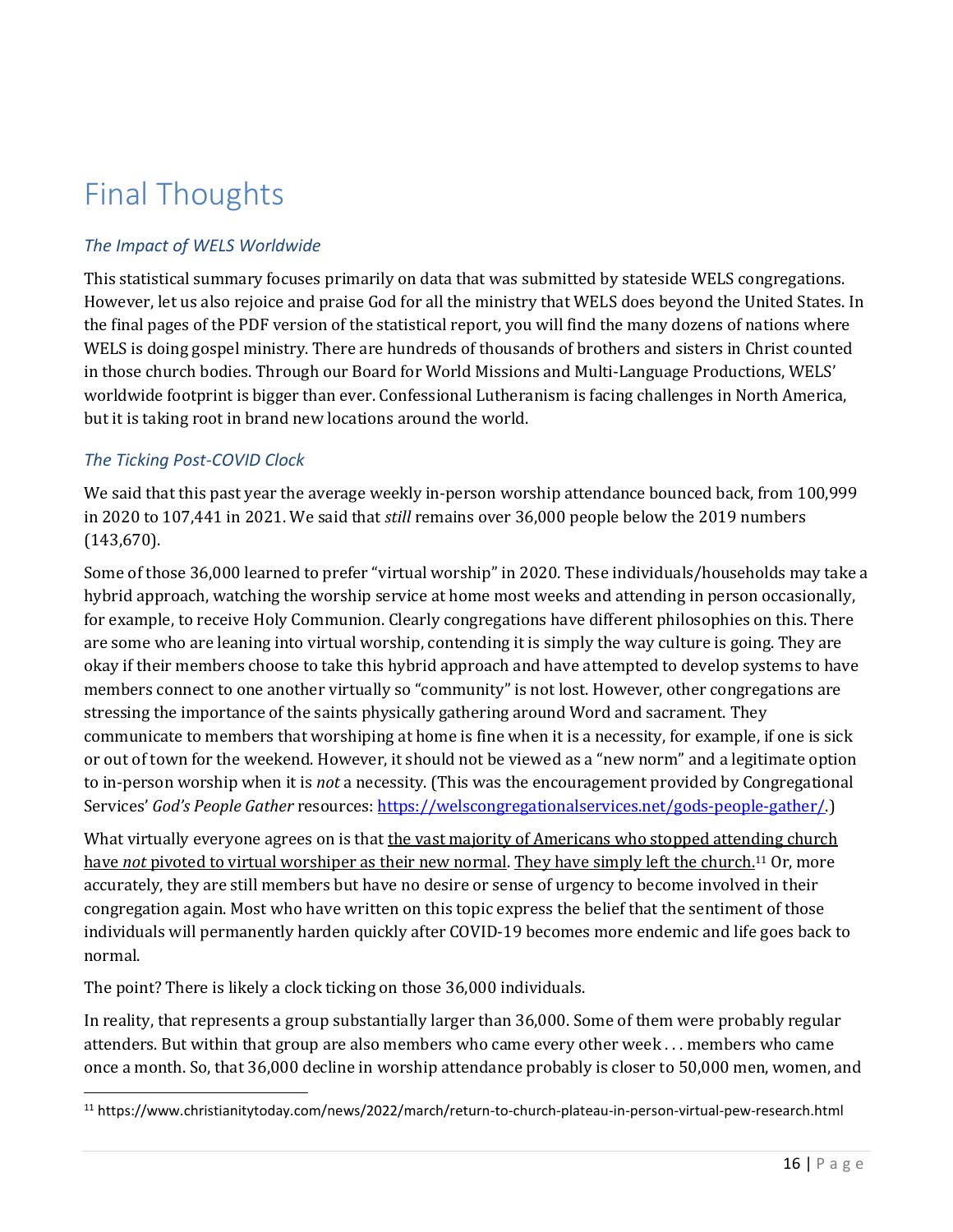children who walked through the doors of a WELS church at least occasionally and do so no longer. When attendance numbers from 2019 are compared to 2021, it is about 84% of WELS congregations whose attendance is still lower than pre-COVID times.

This stresses the need for systematic member retention/delinquency work. One could make the case it should be the primary/only objective for congregations right now. *"If a man owns a hundred sheep, and one of them wanders away, will he not leave the ninety-nine on the hills and go to look for the one that wandered off?" <sup>12</sup>* In most WELS congregations, this will require a group larger than the normal Board of Elders. The scope of the work is simply too large. Twelve months of intensive member retention work should clarify what the reality is, i.e., who is coming back and who, in reality, is now unchurched and should be viewed more as a prospect.

### *Lutheran Elementary School Challenges*

The logistical challenges we described with WELS' congregational footprint certainly are present in our school system too. There are two challenges here, potentially offsetting.

First, as previously mentioned, there is increased interest in most parts of the country in private schools. Some have speculated that COVID-19 has permanently shifted enrollment, so that a higher percentage of the population will utilize private schools moving forward.<sup>13</sup> About 70% of WELS schools increased their enrollment this past year, while 25% decreased and 5% stayed about the same.<sup>14</sup> Yet, the teacher vacancy rate is as problematic as the pastoral vacancy rate. So, while schools may have the opportunity to expand, one wonders how expansion would affect the challenge being caused by the already high vacancy rate?

One also wonders if this will disproportionally affect smaller schools. Will smaller schools see the same interest from unchurched parents as larger schools? Will unchurched parents, looking for an option different than public education, be as willing to consider a school with two to four grades per classroom? The vacancy rate means lots of calls being extended. As WELS teachers receive calls, is there an inclination to lean toward calls where one has to do lesson planning for one grade instead of multiple grades? What impact, if any, will expansion of medium and larger elementary schools have on our smaller schools?

The potentially offsetting challenge is WELS birthrate falling by 40% in five years and seemingly settling at a new normal of only about 3,000 children per year born to WELS couples. That just happened in the past two years. So, it will take a few years before that drop would affect elementary enrollment.

Another more strategic challenge that is worthy of thought and discussion: the unchurched and otherchurched children. Studies indicate that a large percentage of those American parents looking to move their children from public school to private school claim to have a church home. Currently, other-churched students comprise about 9% of our LES enrollment. What impact will it have if that increases greatly? The cost of educating those other-churched children is often offset by school choice dollars. The issue is not money so much. The issue is, again, staffing. Moreover, can we do better at reaching the households of the 16% of unchurched students in our elementary schools and the 33% of unchurched students in our early

<sup>12</sup> Matthew 18:12

<sup>13</sup> https://www.forbes.com/sites/robertfarrington/2021/06/08/how-covid-19-boosted-private-school-enrollmentforever/?sh=213c6ec396fc

<sup>14</sup> https://wels.net/increased-school-enrollments-offer-new-opportunities-for-outreach/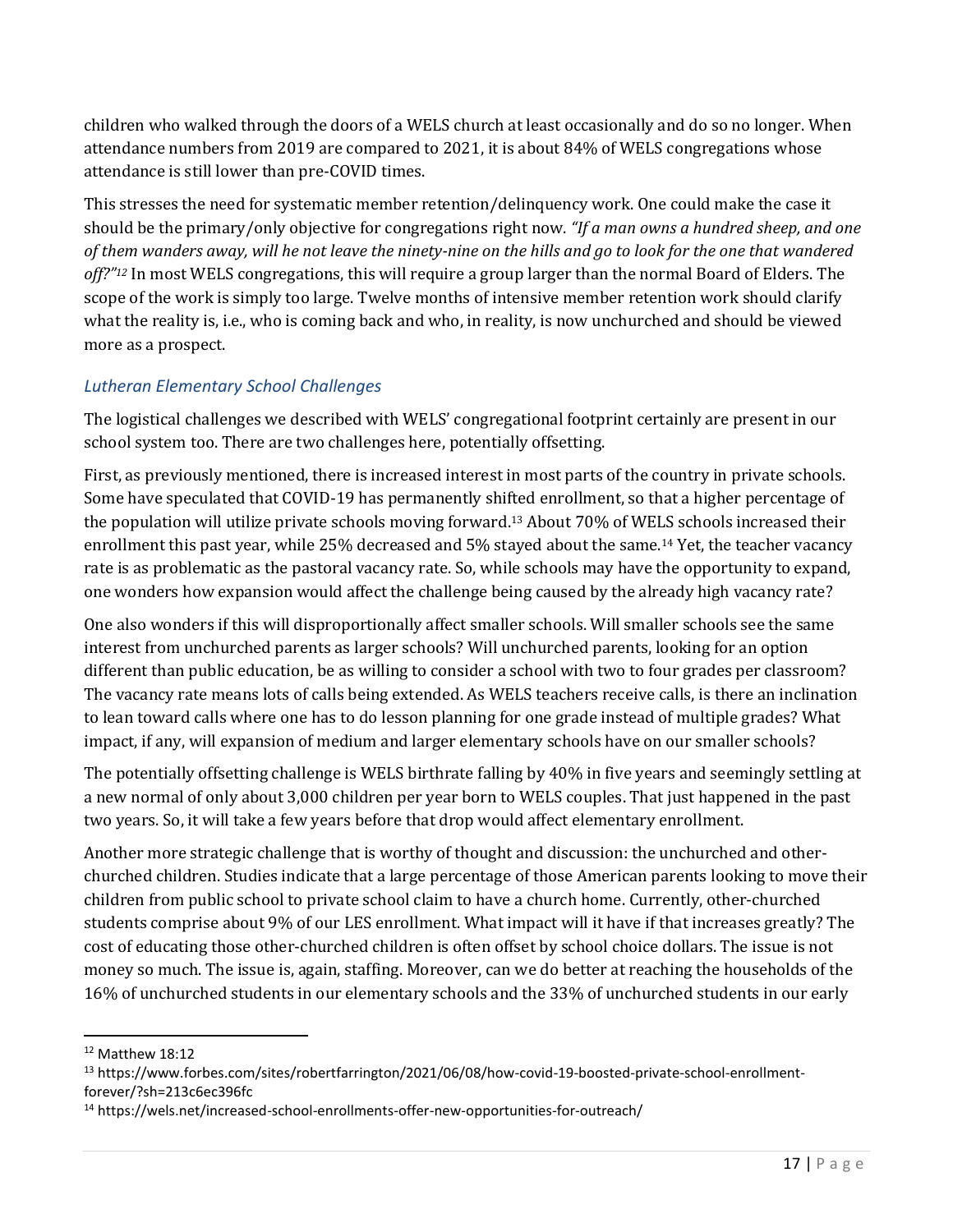childhood ministries (ECMs) with the gospel? (Congregational Services' *Telling the Next Generation* program is designed to help congregational and school leadership produce and implement an aggressive harvest strategy.)

It should be noted that steps are being taken to address the vacancy rate in our Lutheran schools and ECMs. Martin Luther College proposed offering a Competency-Based Education program to encourage people not trained at MLC to consider entering WELS' teaching ministry. WELS Conference of Presidents has endorsed that proposal.

### *Mergers*

One thing that jumps out in that snapshot comparison of those three years—1956, 1990, and 2021—is the number of mergers that have been taken place. We said that WELS has 1,250 congregations. But it has 1,199 "reporting units." When you look at the electronic version of the statistical report, you will see that 51 congregations do not report any data. That is because their data—members, worship attendance, baptisms, adult confirmations, etc.—are included with another congregation. Of those 51, if they were in existence in 1990, they were independent. But, for a variety of reasons, they merged with other churches. In some cases, it was born of necessity. In other cases, the leaders of the congregations simply thought it made more sense for them to do ministry together. (There is often an economy of scale that is achieved in a merger.)

When congregations merge, in some cases, both locations remain open. This is typically known as a "multisite ministry." In other cases, one of the locations is no longer utilized. The resources are put into one campus. This is often known as an "absorption merger."

It used to be that most mergers were of smaller congregations. What is interesting is how in recent years, medium and ever larger congregations have merged: congregations of hundreds merging to become a very large congregation. This is clearly *not* a matter of necessity. These congregations decided that given their geographic proximity it simply made sense to conduct ministry together.

Moving forward, what role will mergers of congregations and/or schools have in addressing the logistical challenges before WELS? It is something worth further prayer and discussion.

### *The Possibility of Staff Ministry*

A Competency-Based Education program is something being considered for WELS' staff ministry program as well. Training to become a staff minister in WELS takes about half the time as training to become a pastor, as staff ministry training does not require learning the biblical languages. How much can pivoting to Competency-Based Education in the staff ministry program reduce the training time for that position of service?

We have all heard about "The Great Resignation," record numbers of Americans quitting their jobs and looking for something else more satisfying. Are there WELS individuals in that boat? Would they consider serving their Lord and their church as a staff minister? Could that process be quickened through a Competency-Based Education program? Is this a way to take *some* pressure off the pastoral vacancy situation? This is also perhaps worthy of prayer and discussion.